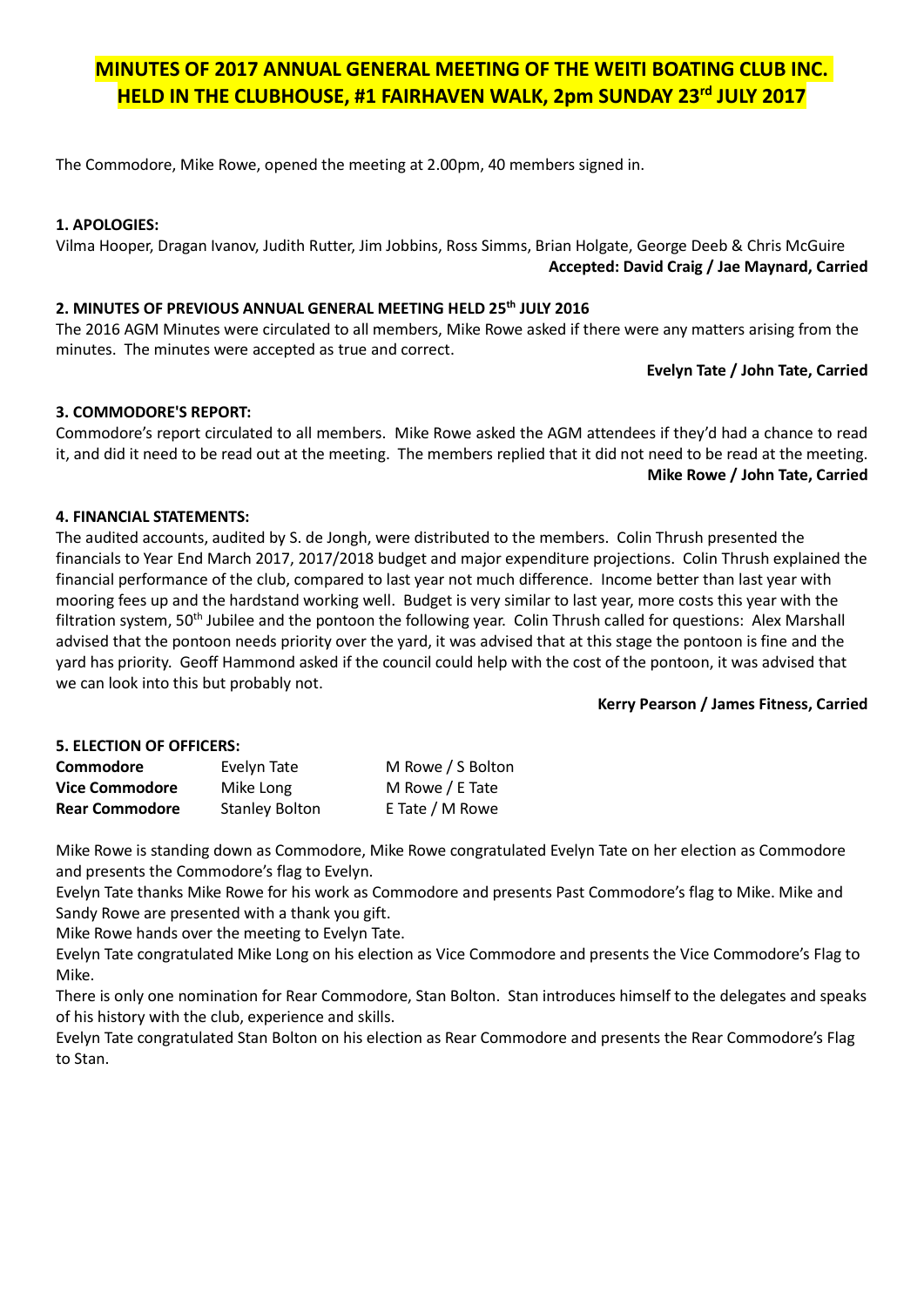#### Evelyn Tate advises that there have been eleven nominations for Committee Members received:

| John Tate           | M Long / K Pearson |
|---------------------|--------------------|
| <b>Kerry Davies</b> | E Tate / J Tate    |
| Colin Thrush        | M Long / M Rowe    |
| Kerry Pearson       | J Tate / S Bolton  |
| David Craig         | E Tate / M Rowe    |
| John Deeney         | E Tate / M Rowe    |
| <b>Nick Elias</b>   | E Tate / M Rowe    |
| Donald Wright       | E Tate / M Rowe    |
| Peter Wright        | E Tate / M Rowe    |
| <b>Andy Berns</b>   | E Tate / M Rowe    |
| Mike Rowe           | E Tate / M Long    |
|                     |                    |

Evelyn Tate asks for extra nominations from the floor, no nominations received from the floor.

#### Evelyn Tate / Mike Long, Carried

Evelyn Tate announces that all nominations for the committee are elected. The members responded with applause

| Patron:             | George Turnbull  |
|---------------------|------------------|
| <b>Vice Patron:</b> | <b>Gus Gager</b> |
| Auditor:            | S. de Jongh      |

Evelyn Tate / Mike Long, Carried

That completes election of officers.

#### 6. GENERAL BUSINESS:

a) Subscriptions for 2017-2018 – Colin Thrush suggests that Senior & Associate fees increase by 15% over the 2016-17 rates, that Senior & Associate fees increase by 15% over the 2016-17 rates and that in future, annual increases of at least CPI be applied.

|           | Proposed fee structure for AGM 2017 |               |                          |             |                    |                    |           |                            |                   |
|-----------|-------------------------------------|---------------|--------------------------|-------------|--------------------|--------------------|-----------|----------------------------|-------------------|
| Category  | Type                                | Member<br>fee | <b>AYBA</b>              | <b>YNZ</b>  | GST (excl<br>AYBA) | Cost to<br>members | Variation | <b>Members</b><br>impacted | Revenue<br>Impact |
| Family    | Subscription                        | 268.75        | 3.93                     | 44.00       | 46.91              | \$363.59           | \$40.31   | 39                         | \$1,572.19        |
| Senior    | Subscription                        | 215.00        | 3.93                     | 22.00       | 35.55              | \$276.48           | \$32.25   | 189                        | \$6,095.25        |
| Associate | Subscription                        | 59.13         | 1.08                     | 22.00       | 12.17              | \$94.38            | \$8.87    | 43                         | \$381.39          |
| Family    | Entrance                            | 204.48        | $\mathbf{0}$             | $\mathbf 0$ | 30.67              | \$235.16           |           |                            |                   |
| Senior    | Entrance                            | 163.59        | $\mathbf 0$              | $\mathbf 0$ | 24.54              | \$188.13           |           |                            |                   |
| Associate | Entrance                            | 56.09         | 0                        | 0           | 8.41               | \$64.50            |           |                            |                   |
|           | Family margin                       | 125%          |                          |             |                    |                    |           |                            | \$8,048.82        |
|           | YNZ fee                             |               | 22.00 per person         |             |                    |                    |           |                            |                   |
|           |                                     |               |                          |             |                    |                    |           |                            |                   |
|           | Fee increase                        | 15%           | Current fees set in 2013 |             |                    |                    |           |                            |                   |

Proposal 1: that Senior & Associate fees increase by 15% over the 2016-17 rates. Colin Thrush / David Craig, Carried Proposal 2: that the Family margin remain at 125%. Colin Thrush / Evelyn Tate, Carried

Proposal 3: that in future, annual increases of at least CPI be applied. Colin Thrush / Norm Hagemann, Carried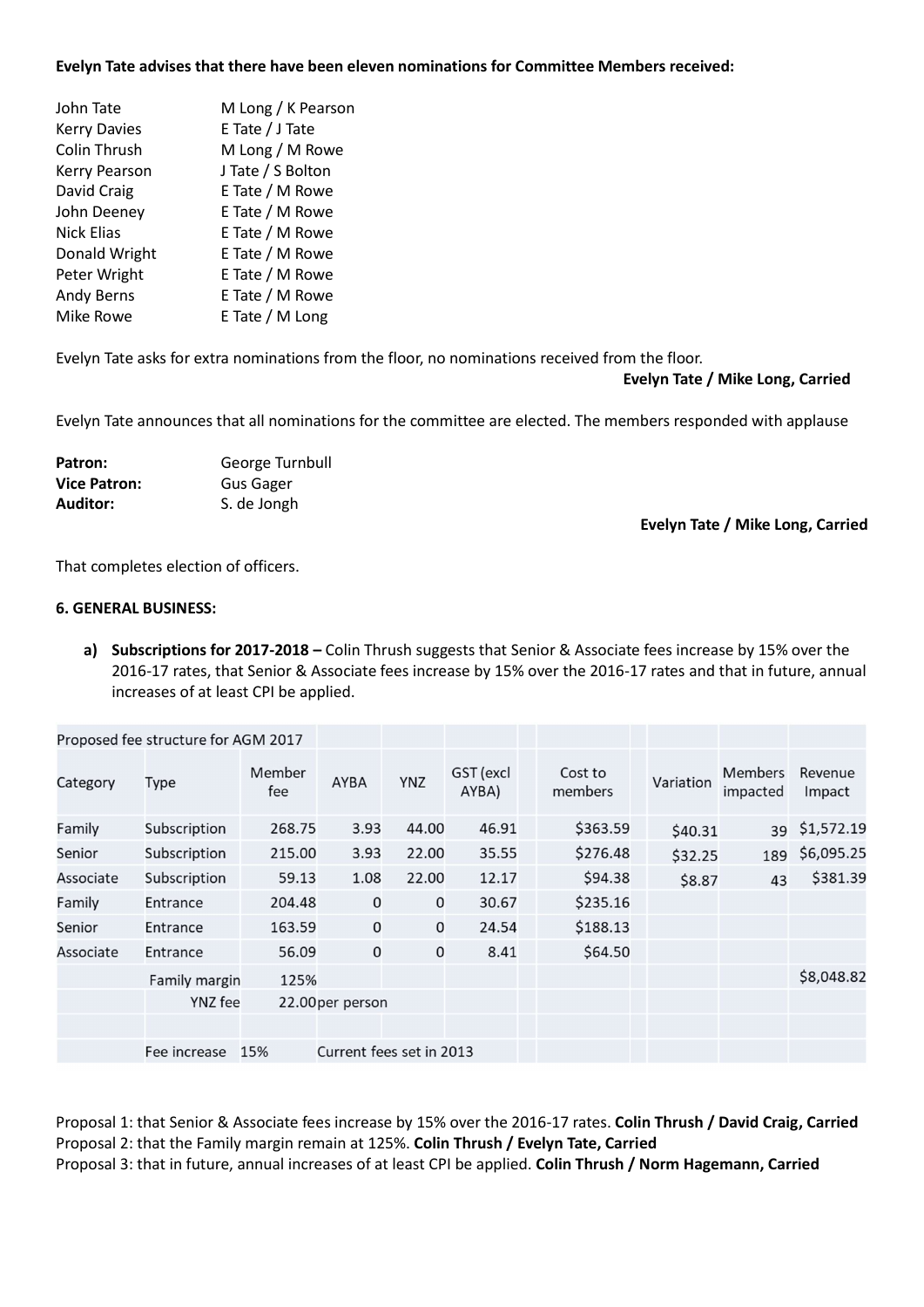b) Works Committee Report (Mike Long) – Mike Long thanks Mike Rowe who is stepping down from the Works Committee for all his hard work as Chair, he also thanks the works committee for their hard work this year.

Committee members: Mike Long (chair), Peter Wright, Stan Bolton, David Craig, John Deeney, Nick Elias, Andy Berns & Katie Clark

## FINISHED PROJECTS

- Piles Replaced
- Children's Playground
- Weiti Patrol Repairs
- New carpet club rooms
- Waste oil tank replaced
- Repairs to upriver dingy pontoon
- Honours board update
- New yard signage
- Repair downriver grid

### CURRENT PROJECTS

- Filter system for hardstand
- Maintenance projects
	- Wheeler
		- Upriver dingy pontoon
	- Mast Gantry
- Weiti Patrol
- Environmental Management Plan
- Clubhouse exterior painting
- Main Pontoon (investigation of upgrade options)

## FUTURE PROJECTS

Main pontoon upgrade

Mike Long asks for Stan Bolton to give an update on the Filtration System. Stan Bolton asks the floor if they have read his report which they have. The club is compelled to have a hardstand runoff treatment system and is being chased by Auckland Council to address this issue. The Council's Unitary Plan requires wash water and stormwater from hardstands to be treated as it is highly contaminated. Stan Bolton asks if there are any questions which there are:

Gary Morris asks if there are other systems like this, Stan advised yes there is.

Gary Marshal said that the club was very small and did not need something this big. James Fitness has concerns regarding the noise it would make, Stan advised that the system is not noisy. Glen Parker asks where the cradles would go, Stan advised that we would reduce the number of boats in the trailer

park to make room for the cradles.

c) Communications Committee Report (Evelyn Tate) – Evelyn Tate advises the floor that the communication group and General Committee have been working on a Strategic Plan for the club. Member involvement is welcome.

Draft plan has been completed, what we want to concentrate on (stage one), what we want to achieve (stage two), how do we achieve it (stage three), how do we measure it (stage four). Next steps are, add a timeline to the tasks and allocate the task force & responsibilities.

The clubs mission statement is "To provide a friendly, family based club to promote affordable boating & social activities: and the vision statement is "Promoting & enhancing the facilities & activities for members"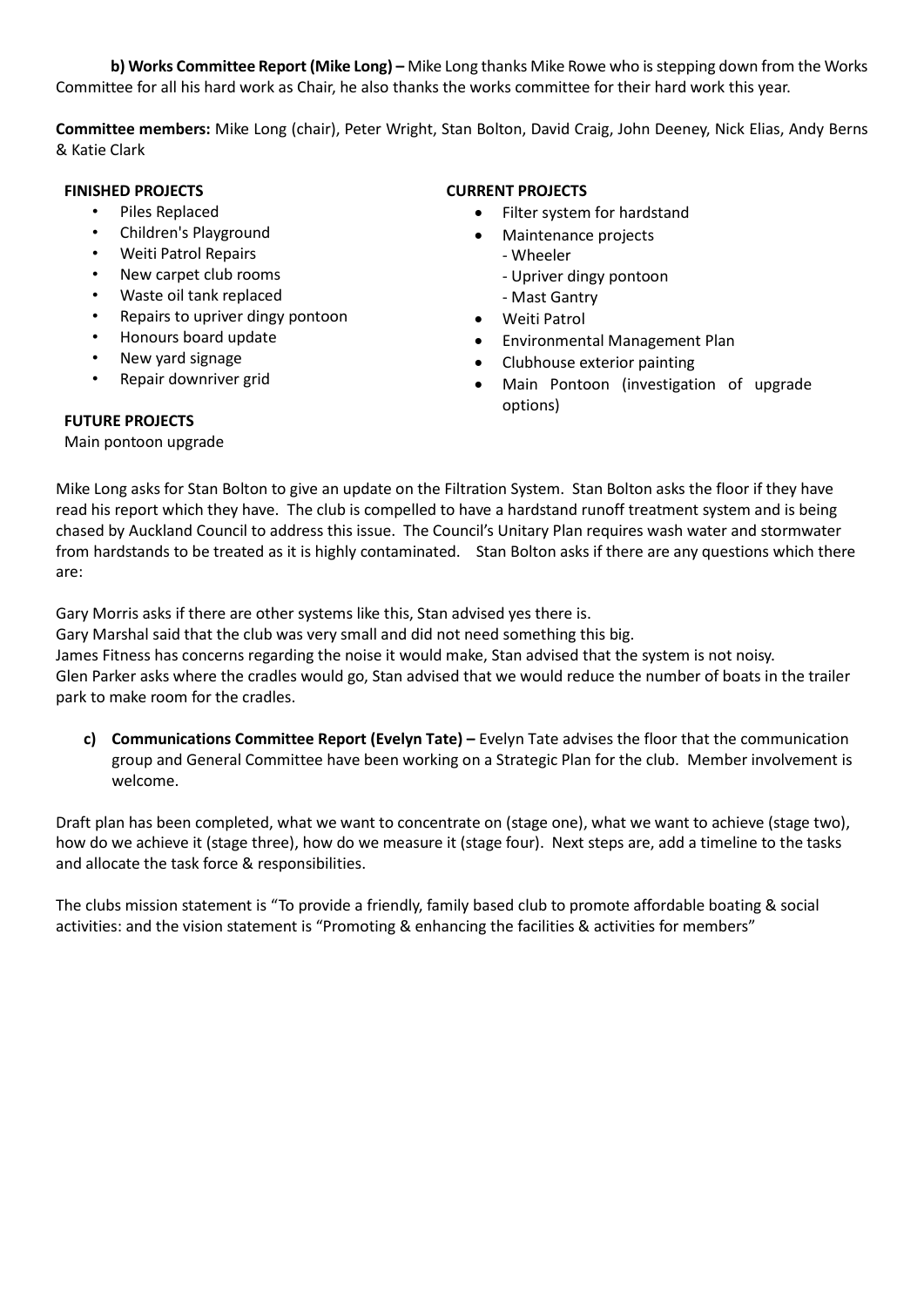| Pillar               | What we want to concentrate<br>lon.<br>(Strategic Focus) | What we want to achieve<br>(Strategic Outcomes)                                                                     |
|----------------------|----------------------------------------------------------|---------------------------------------------------------------------------------------------------------------------|
| <b>Our People</b>    | <b>Members</b>                                           | Increase membership                                                                                                 |
|                      |                                                          | Increase in participation of members                                                                                |
| <b>Our Structure</b> | <b>Governance</b>                                        | <b>Attract progressive committee</b><br><b>Progressive decision makers</b><br><b>Processing Feedback</b>            |
|                      | Financial                                                | Maintain positive financial growth<br>$\bullet$<br><b>Prudent financial management</b>                              |
|                      | Admin                                                    | <b>Enhance staff support</b><br>$\bullet$<br><b>Maintain standards</b>                                              |
| <b>Ours Assets</b>   | <b>Facilities</b>                                        | Create maintenance program<br>٠<br><b>Promote use of facilities</b><br>Develop & improve facilities                 |
|                      | <b>Natural Environment</b>                               | <b>Protect and Enhance the environment</b><br>$\bullet$                                                             |
| <b>Our Community</b> | <b>Relationships</b>                                     | <b>Improve community relationships</b><br>٠<br><b>Working with Council</b><br>Increase involvement with other clubs |

Health and Safety are ongoing for the Committee. High risk areas are the yard area, with heavy vehicles, ladders, power tools, slippery ground & public traffic and also the carpark area. We are looking at putting procedures in place focusing on most dangerous activities first, putting boats on grids, preparing cradles for haulage, haulage & movement around the yard. There will also be new signs around the yard.

Geoff Hammond asks if the club will look at H & S plans for boats, Evelyn advised that this is up to the skipper.

## d) Sailing report (Kerry Davies) –

Our sailing program over this past year has been largely kept to the same format as the previous year, and we have continued working in together with the Gulf Harbour Yacht Club in our Winter Series, the Barfoot and Thompson 2 Handed Series, and some of our Cruising races.

This combined racing over the past few years has proven to be a very good way of achieving better numbers of boats out on the water and works very well for both clubs. We have been able to fine tune the running of these events each year as the two clubs have got used to working together and the resources and knowledge is shared for a very good outcome for our racers.

 One addition we did make was the new combination of a cruising race and beach BBQ event with the Milford Cruising Club over the Auckland Anniversary Weekend as an additional event to our Anniversary Weekend cruising race. This was something different and new to our program and was very much enjoyed by all who entered, as well as for other members from both clubs who took their yachts and power boats up to Mahurangi to take advantage of the amazing weather that we had over the weekend. We had 11 boats entered in the cruising race to Mahurangi itself which was a good turn out and we are hopeful to get bigger numbers to go along to our cruising race destinations in general, whether they are entered into the race or just to meet up after the race and socialise at the after functions on the beach. The Milford Cruising Club has shown interest in holding this event again for the 2018 Auckland Anniversary weekend.

The Great Barrier Race which we hold around the first week in February has seen low numbers of entries over the last few years. We had assumed this was due to the bad weather experienced on each occasion, but although we had